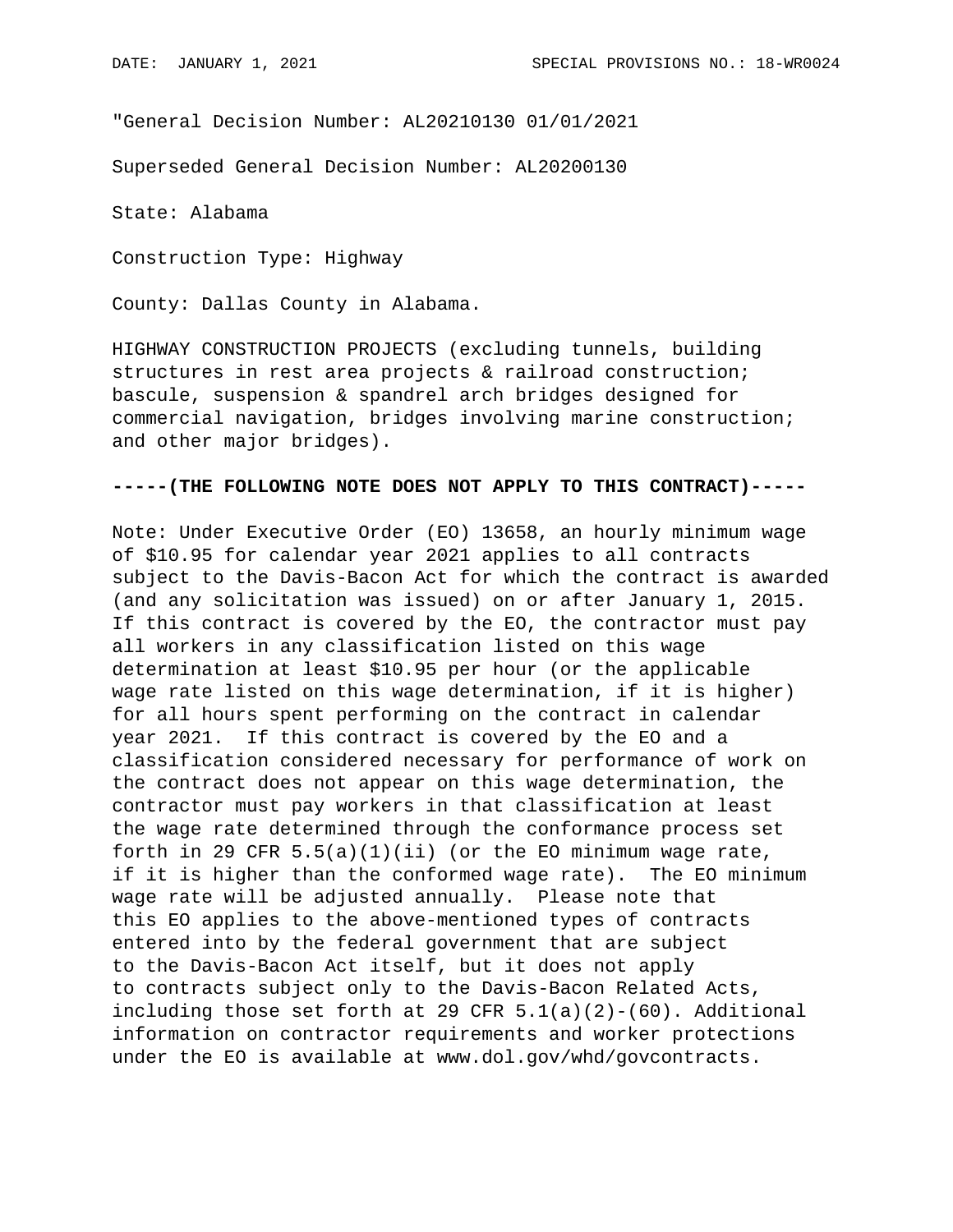| Modification Number | Publication Date |  |
|---------------------|------------------|--|
|                     | 01/01/2021       |  |

SUAL2019-009 11/13/2019

|                                                                      | Rates | Fringes |
|----------------------------------------------------------------------|-------|---------|
| CARPENTER (Form Work Only)\$ 15.64                                   |       | 0.00    |
| CEMENT MASON/CONCRETE FINISHER\$ 14.46                               |       | 0.00    |
| ELECTRICIAN\$ 20.41                                                  |       | 7.49    |
| HIGHWAY/PARKING LOT STRIPING:<br>Operator (Striping Machine)\$ 19.25 |       | 0.00    |
| INSTALLER - GUARDRAIL\$ 14.16                                        |       | 2.94    |
| IRONWORKER, REINFORCING\$ 16.28                                      |       | 0.00    |
| LABORER GRADE CHECKER\$ 15.89                                        |       | 0.00    |
| LABORER: Asphalt, Includes<br>Raker, Shoveler, Spreader and          |       |         |
| Distributor\$ 12.22                                                  |       | 0.00    |
| LABORER: Common or General\$ 11.92                                   |       | 0.00    |
| LABORER: Mason Tender -                                              |       |         |
| Cement/Concrete\$ 17.15                                              |       | 0.00    |
| OPERATOR: Asphalt Spreader\$ 13.96                                   |       | 0.00    |
| OPERATOR:                                                            |       |         |
| Backhoe/Excavator/Trackhoe\$ 13.24                                   |       | 0.00    |
| Broom/Sweeper\$ 12.27<br>OPERATOR:                                   |       | 0.00    |
| Bulldozer\$ 16.59<br>OPERATOR:                                       |       | 0.00    |
| Crane\$ 22.36<br>OPERATOR:                                           |       | 0.00    |
| Distributor\$ 16.05<br>OPERATOR:                                     |       | 0.00    |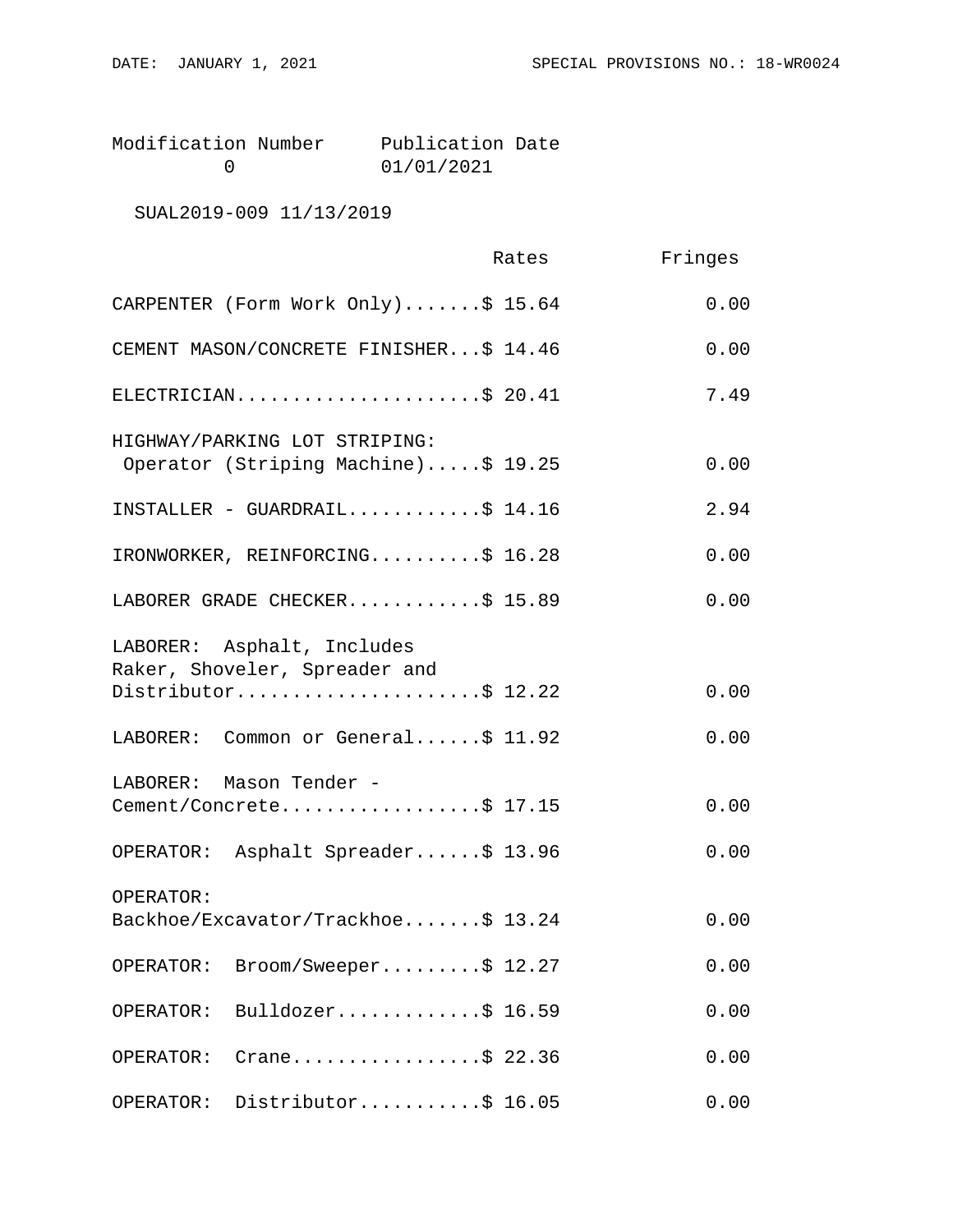|                                                            | OPERATOR: Grader/Black                                        |  | 0.00 |  |  |
|------------------------------------------------------------|---------------------------------------------------------------|--|------|--|--|
|                                                            | OPERATOR: Loader\$ 13.96                                      |  | 0.00 |  |  |
| OPERATOR:                                                  | Mechanic\$ 17.97                                              |  | 0.00 |  |  |
|                                                            | OPERATOR: Milling Machine\$ 12.72                             |  | 0.00 |  |  |
|                                                            | OPERATOR: Paver (Asphalt,<br>Aggregate, and Concrete)\$ 16.37 |  | 0.00 |  |  |
|                                                            | OPERATOR: Roller\$ 13.02                                      |  | 0.00 |  |  |
|                                                            | OPERATOR: Tractor\$ 15.24                                     |  | 0.00 |  |  |
|                                                            | TRAFFIC CONTROL: Flagger\$ 13.40                              |  | 2.90 |  |  |
| TRAFFIC CONTROL:<br>Laborer-Cones/<br>Barricades/Barrels - |                                                               |  |      |  |  |
|                                                            | Setter/Mover/Sweeper\$ 12.61                                  |  | 0.00 |  |  |
|                                                            | TRUCK DRIVER: Dump Truck\$ 13.29                              |  | 0.00 |  |  |
|                                                            | TRUCK DRIVER: Flatbed Truck\$ 15.72                           |  | 0.00 |  |  |
|                                                            | TRUCK DRIVER: Lowboy Truck\$ 15.88                            |  | 0.00 |  |  |
|                                                            | TRUCK DRIVER: Water Truck\$ 12.95                             |  | 0.00 |  |  |
|                                                            |                                                               |  |      |  |  |

WELDERS - Receive rate prescribed for craft performing operation to which welding is incidental.

================================================================

Note: Executive Order (EO) 13706, Establishing Paid Sick Leave for Federal Contractors applies to all contracts subject to the Davis-Bacon Act for which the contract is awarded (and any solicitation was issued) on or after January 1, 2017. If this contract is covered by the EO, the contractor must provide employees with 1 hour of paid sick leave for every 30 hours they work, up to 56 hours of paid sick leave each year.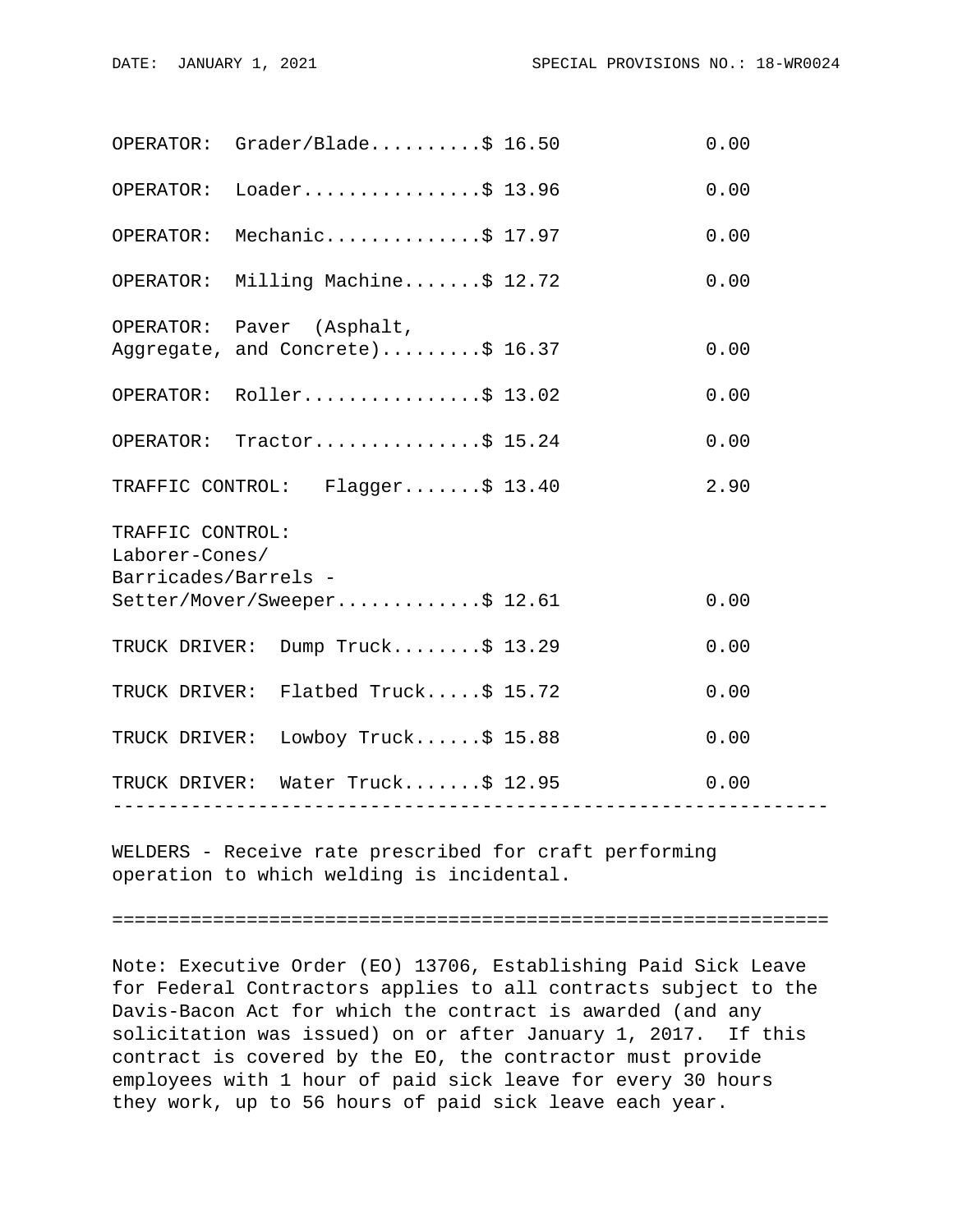Employees must be permitted to use paid sick leave for their own illness, injury or other health-related needs, including preventive care; to assist a family member (or person who is like family to the employee) who is ill, injured, or has other health-related needs, including preventive care; or for reasons resulting from, or to assist a family member (or person who is like family to the employee) who is a victim of, domestic violence, sexual assault, or stalking. Additional information on contractor requirements and worker protections under the EO is available at www.dol.gov/whd/govcontracts.

Unlisted classifications needed for work not included within the scope of the classifications listed may be added after award only as provided in the labor standards contract clauses (29CFR 5.5 (a) (1) (ii)).

----------------------------------------------------------------

The body of each wage determination lists the classification and wage rates that have been found to be prevailing for the cited type(s) of construction in the area covered by the wage determination. The classifications are listed in alphabetical order of ""identifiers"" that indicate whether the particular rate is a union rate (current union negotiated rate for local), a survey rate (weighted average rate) or a union average rate (weighted union average rate).

Union Rate Identifiers

A four-letter classification abbreviation identifier enclosed in dotted lines beginning with characters other than ""SU"" or ""UAVG"" denotes that the union classification and rate were prevailing for that classification in the survey. Example: PLUM0198-005 07/01/2014. PLUM is an abbreviation identifier of the union which prevailed in the survey for this classification, which in this example would be Plumbers. 0198 indicates the local union number or district council number where applicable, i.e., Plumbers Local 0198. The next number, 005 in the example, is an internal number used in processing the wage determination. 07/01/2014 is the effective date of the most current negotiated rate, which in this example is July 1, 2014.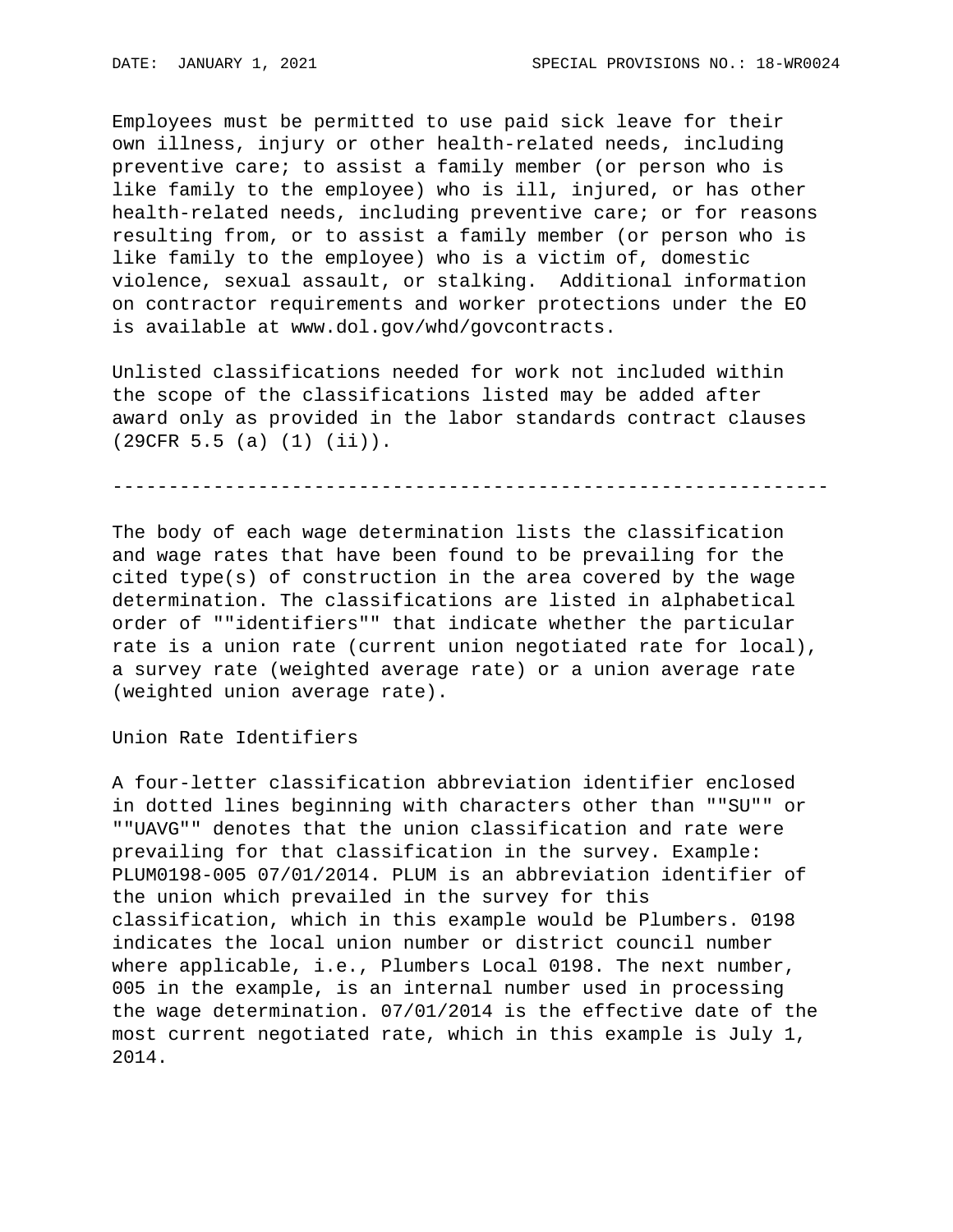Union prevailing wage rates are updated to reflect all rate changes in the collective bargaining agreement (CBA) governing this classification and rate.

## Survey Rate Identifiers

Classifications listed under the ""SU"" identifier indicate that no one rate prevailed for this classification in the survey and the published rate is derived by computing a weighted average rate based on all the rates reported in the survey for that classification. As this weighted average rate includes all rates reported in the survey, it may include both union and non-union rates. Example: SULA2012-007 5/13/2014. SU indicates the rates are survey rates based on a weighted average calculation of rates and are not majority rates. LA indicates the State of Louisiana. 2012 is the year of survey on which these classifications and rates are based. The next number, 007 in the example, is an internal number used in producing the wage determination. 5/13/2014 indicates the survey completion date for the classifications and rates under that identifier.

Survey wage rates are not updated and remain in effect until a new survey is conducted.

Union Average Rate Identifiers

Classification(s) listed under the UAVG identifier indicate that no single majority rate prevailed for those classifications; however, 100% of the data reported for the classifications was union data. EXAMPLE: UAVG-OH-0010 08/29/2014. UAVG indicates that the rate is a weighted union average rate. OH indicates the state. The next number, 0010 in the example, is an internal number used in producing the wage determination. 08/29/2014 indicates the survey completion date for the classifications and rates under that identifier.

A UAVG rate will be updated once a year, usually in January of each year, to reflect a weighted average of the current negotiated/CBA rate of the union locals from which the rate is based.

----------------------------------------------------------------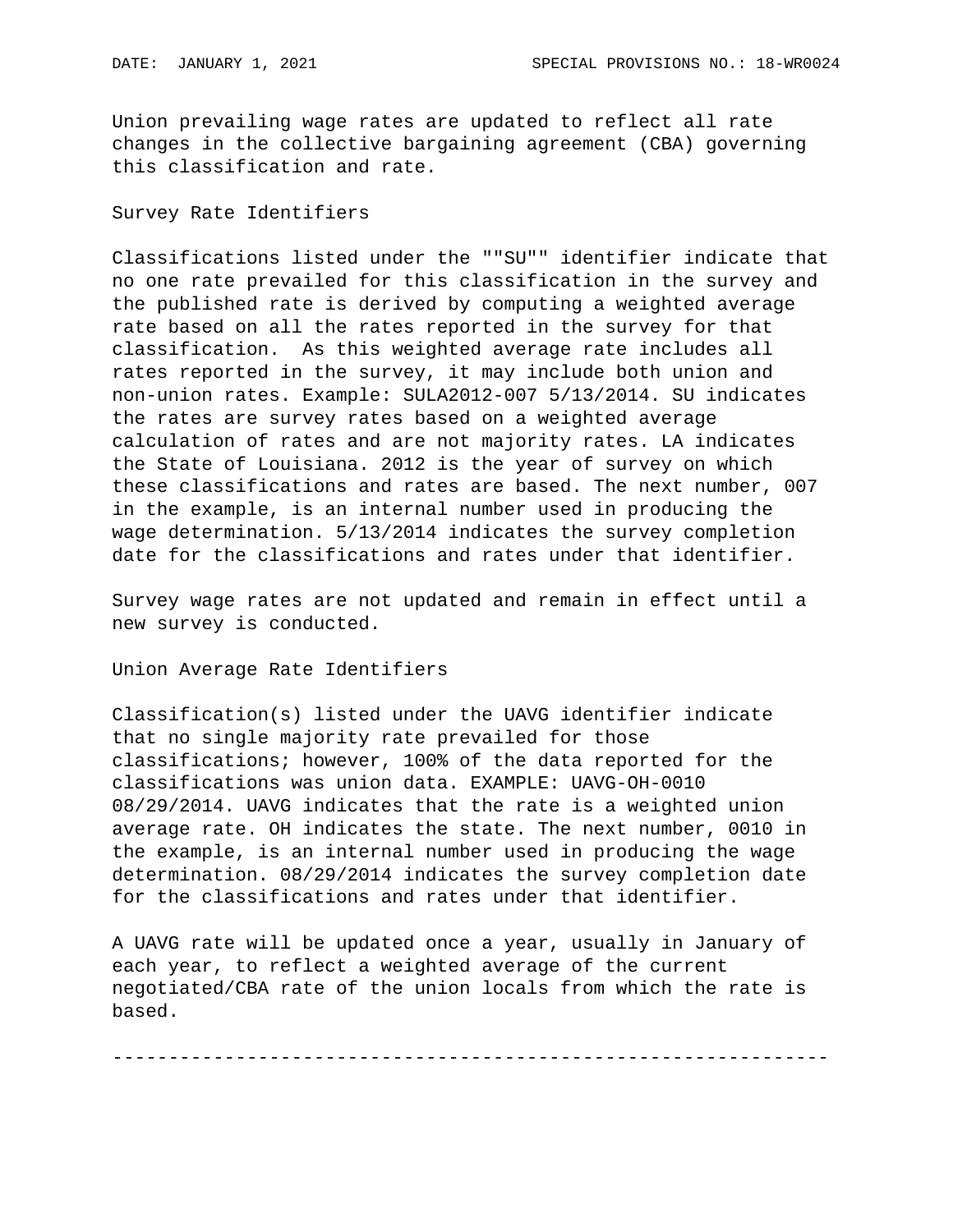## WAGE DETERMINATION APPEALS PROCESS

1.) Has there been an initial decision in the matter? This can be:

- \* an existing published wage determination
- \* a survey underlying a wage determination
- \* a Wage and Hour Division letter setting forth a position on a wage determination matter
- \* a conformance (additional classification and rate) ruling

On survey related matters, initial contact, including requests for summaries of surveys, should be with the Wage and Hour Regional Office for the area in which the survey was conducted because those Regional Offices have responsibility for the Davis-Bacon survey program. If the response from this initial contact is not satisfactory, then the process described in 2.) and 3.) should be followed.

With regard to any other matter not yet ripe for the formal process described here, initial contact should be with the Branch of Construction Wage Determinations. Write to:

> Branch of Construction Wage Determinations Wage and Hour Division U.S. Department of Labor 200 Constitution Avenue, N.W. Washington, DC 20210

2.) If the answer to the question in 1.) is yes, then an interested party (those affected by the action) can request review and reconsideration from the Wage and Hour Administrator (See 29 CFR Part 1.8 and 29 CFR Part 7). Write to:

> Wage and Hour Administrator U.S. Department of Labor 200 Constitution Avenue, N.W. Washington, DC 20210

The request should be accompanied by a full statement of the interested party's position and by any information (wage payment data, project description, area practice material, etc.) that the requestor considers relevant to the issue.